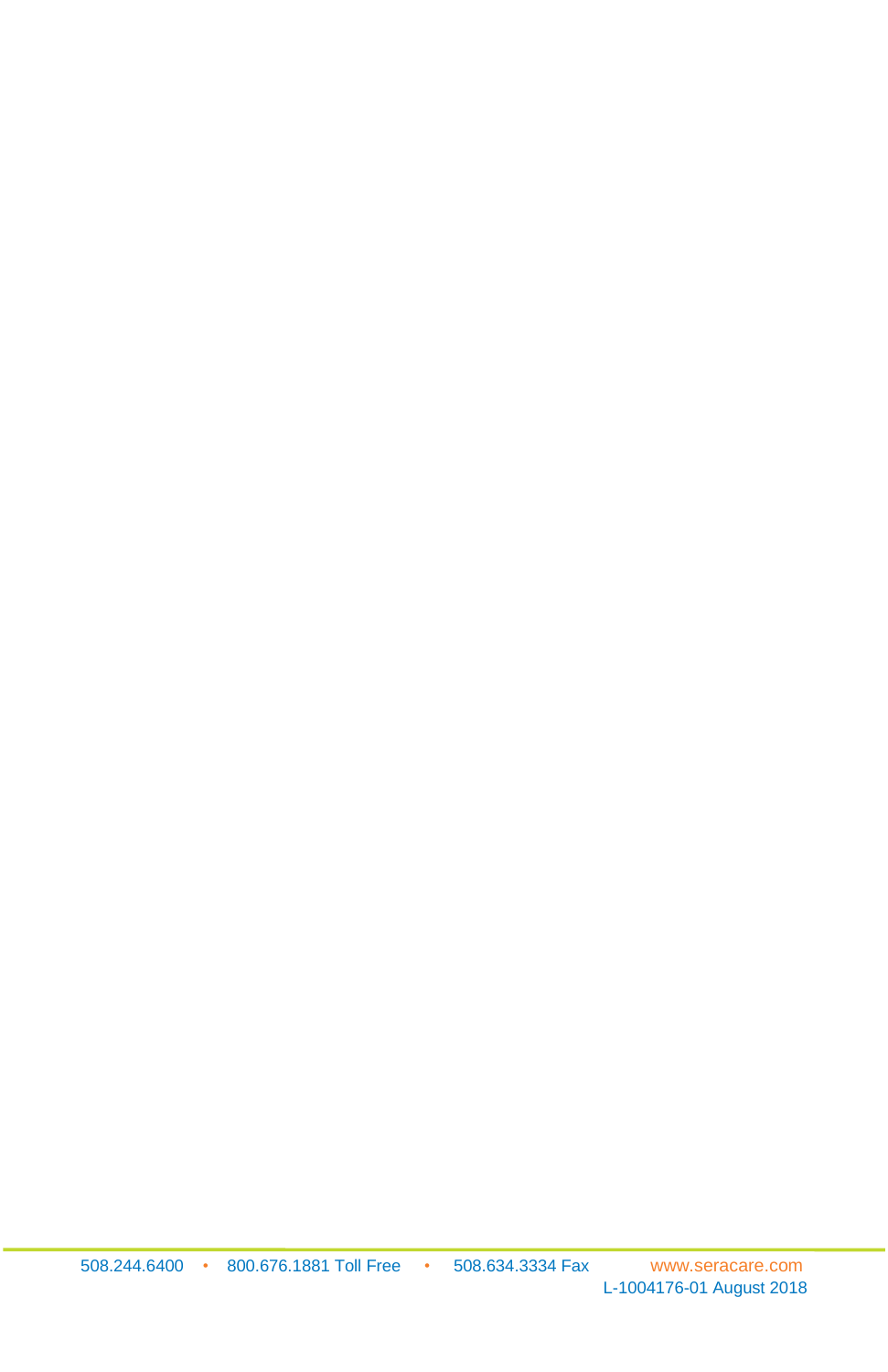## **TABLE OF CONTENTS**

| <b>Section</b><br>Page     |  |
|----------------------------|--|
| <b>Product Description</b> |  |
|                            |  |
|                            |  |
|                            |  |
|                            |  |
|                            |  |
| <b>Protocols</b>           |  |
|                            |  |
|                            |  |
|                            |  |
|                            |  |
|                            |  |
|                            |  |
|                            |  |
|                            |  |
|                            |  |
|                            |  |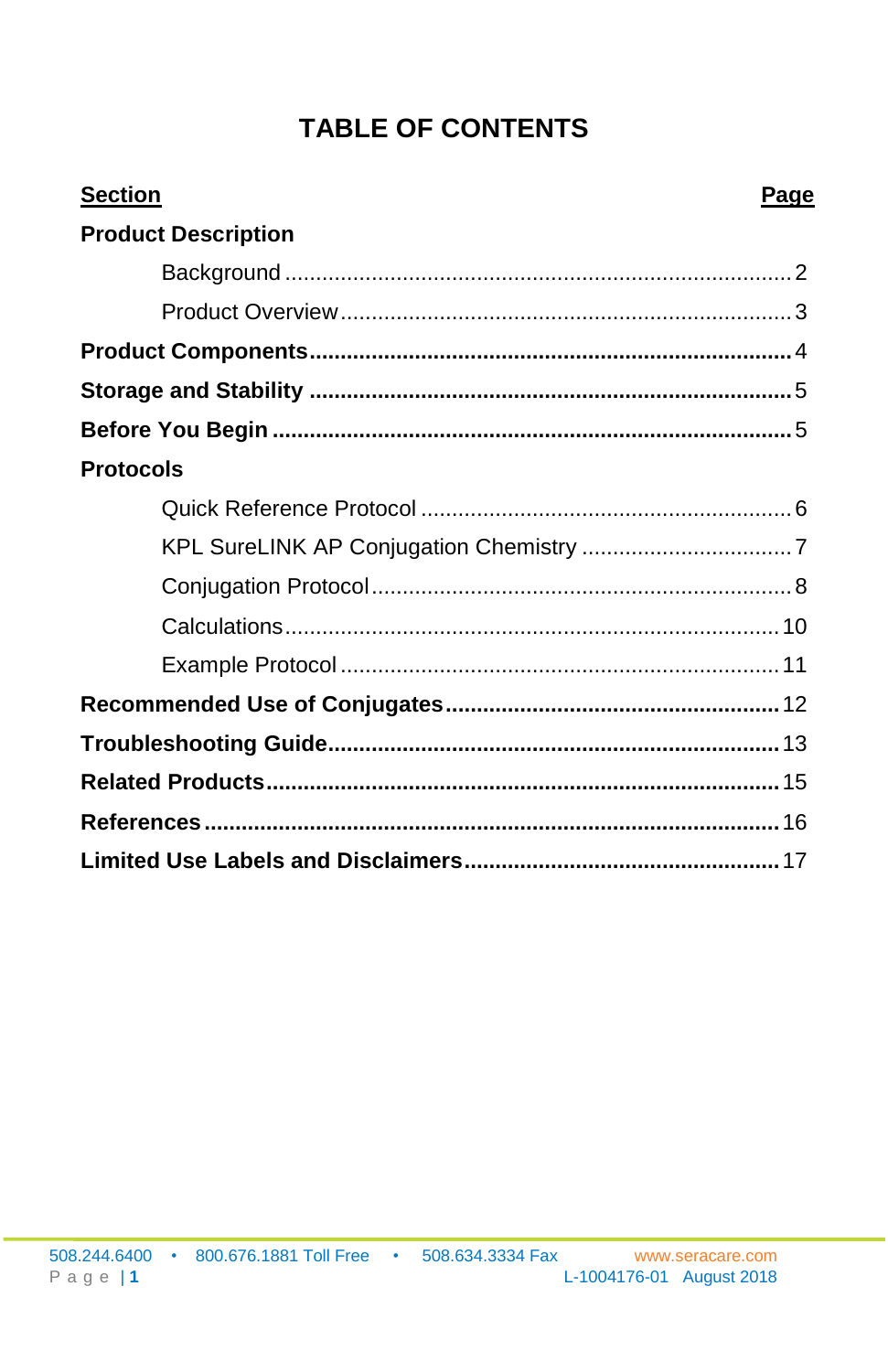## **PRODUCT DESCRIPTION**

KPL SureLINK™ AP Conjugation Kits enable labeling of antibody or protein with alkaline phosphatase (AP). Kits contain lyophilized AP and all reagents required to quickly label multiple samples of antibody/protein. The resultingAP conjugates can be used in ELISA, Western blotting, immunohistology, and other protein applications.

#### <span id="page-3-0"></span>**BACKGROUND**

Alkaline phosphatase (AP) is a ubiquitous dimeric metalloenzyme with a molecular weight of 140 kDa, and is classified as a non-specific phosphomonoesterase with a high rate of substrate turnover.<sup>1,2</sup> The enzyme has been commonly used in enzyme immunoassays (EIA); namely ELISA, Western blotting, and immunohistochemical staining techniques.<sup>3</sup> High substrate turnover rate combined with the commercial availability of several sensitive colorimetric and chemiluminescent substrates have made AP an invaluable tool in biological research. Excellent sensitivity in combination with moderate thermostabilty has also made AP a suitable detection reagent in nucleic acid hybridization assays to replace radioactive labels.<sup>4</sup>

AP conjugation has traditionally focused on using homo- and heterobifunctional crosslinkers to prepare conjugates for immunoassay detection.3,5,6 Glutaraldehyde is the most widely used homobifunctional cross-linking reagent due to its commercial availability, low cost and high reactivity. This method, however, has considerable drawbacks. Changes in antibody to glutaraldehyde ratio may result in low solubility and reduced enzymatic activity. It is difficult to avoid the formation of complex structures with varied levels of activities<sup>7</sup>.

The reaction mixture must be quenched and/or purified to remove excess cross- linkers following the conjugation reaction. Finally, reactivity of cross-linkers could vary greatly, resulting in differences of size and efficacies of conjugate preparations. This ultimately requires tedious optimization of downstream applications in which the AP conjugate is used.

Other common AP conjugation is based on maleimide heterobifunctional cross- linking reagents where sulfhydryl groups react with maleimide moieties to form stable conjugate. Reactive sulfydryl groups on antibody molecules are introduced by gently reducing the disulfide bonds on the Fc portion of the antibody or by labeling the antibody with a cross-linker that carries a sulfhydryl group. This approach has several drawbacks, including the needs of disulfide bond reduction which could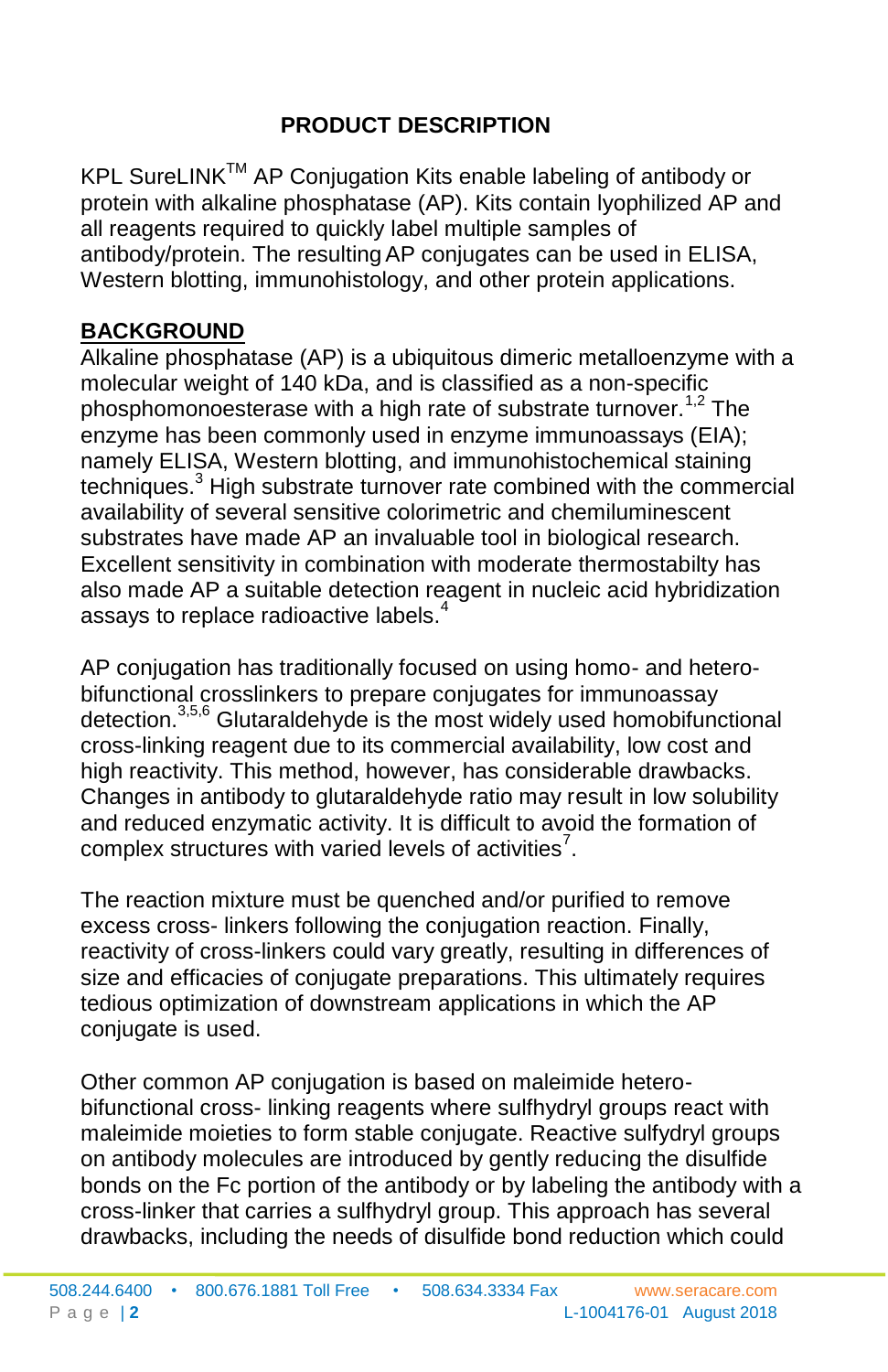inactivate the binding ability of antibody to antigen. An additional step is required to produce a reactive sulfhydryl group when using a cross-linker to introduce sulfhydryl moieties. Furthermore, EDTA, required to stabilize the maleimide reaction, $^8$  inhibits the divalent metal cation-dependent enzymatic activity of the alkaline phosphatase.

#### **PRODUCT OVERVIEW**

<span id="page-4-0"></span>KPL SureLINK™ AP Conjugation Kits contain ready-to-use components for the preparation of AP conjugates that are stable for at least 6 months at 4°C. The kit uses a novel chemistry which overcomes many of the limitations mentioned above. The chemistry is based on a coupling reaction which employs hydrazine and carbonyl-based bifunctional crosslinking reagents (USPTO 6800728)<sup>9</sup>. Specifically, the aldehyde group of succinimidyl-P-formyl benzoate (SFB) on the antibody react with the hydrazine group of succinimidyl 4- hydrazinonicotinate (SANH), which has been previously attached to the AP enzyme, hence the term "modified AP". The reaction begins when provided SFB is coupled to the primary amine group of the antibody, then it reaches the completion through the facilitation of the leaving group, N-hydroxysuccinimide (NHS) ester group. The SFB modified antibody/protein can be conjugated with the supplied KPL SureLINK AP. The KPL SureLINK AP is stable in lyophilized form. The conjugation reaction can be completed in 3 hours, with less than 20 minutes of actual hands-on time.

KPL SureLINK™ AP Conjugates can be used in Western blotting, ELISA, and immunohistochemistry applications. Other applications utilizing the AP conjugates may also be possible. See page 12 for recommended dilutions of each application and page 15 for related products to each application.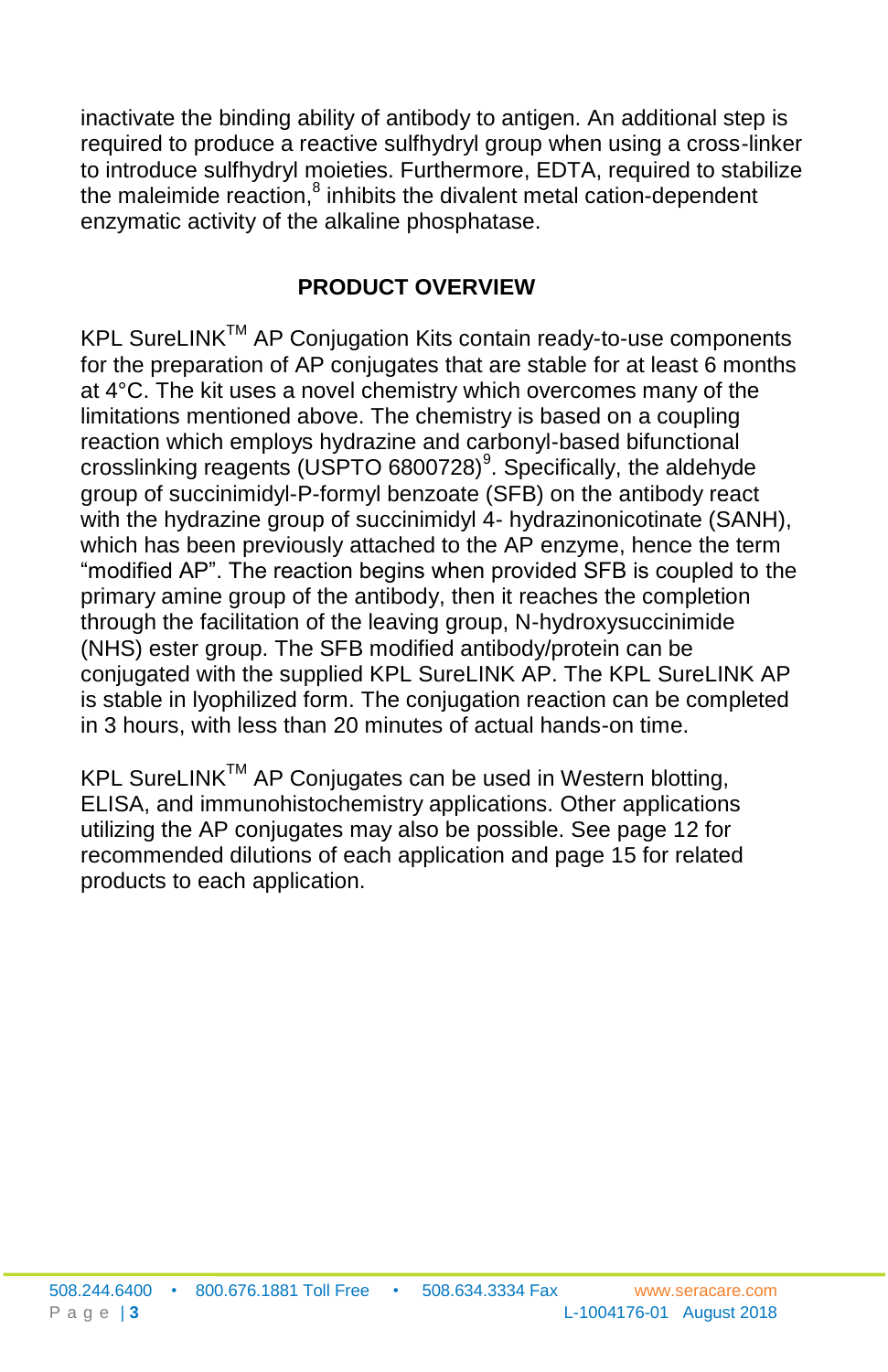## **PRODUCT COMPONENTS**

#### <span id="page-5-0"></span>**5610-0025 (85-00-01), KPL SureLINK AP Conjugation**

| <b>Part Number</b><br><b>Kit Component</b>  |                           | <b>Size</b>       | Quantity |
|---------------------------------------------|---------------------------|-------------------|----------|
| <b>KPL SureLINK</b><br>Modified AP          | 5620-0028<br>$(85-01-01)$ | $0.2$ mg          | 3        |
| <b>KPL AP</b><br><b>Modification Buffer</b> | 5640-0011<br>$(85-02-01)$ | 5 mL              |          |
| <b>KPL SFB</b>                              | 5640-0003<br>$(80-02-01)$ | 0.2 <sub>mg</sub> | 3        |
| <b>KPL AP Conjugation</b><br><b>Buffer</b>  | 5640-0012<br>$(85-03-01)$ | $1.5$ mL          |          |
| <b>KPL AP Storage Buffer</b>                | 5640-0013<br>$(85-04-01)$ | 5 mL              |          |

#### **5610-0026 (85-00-02), KPL SureLINK AP Conjugation**

| <b>Kit Component</b>                        | <b>Part Number</b>        | <b>Size</b>       | Quantity |
|---------------------------------------------|---------------------------|-------------------|----------|
| <b>KPL SureLINK</b><br>Modified AP          | 5620-0029<br>$(85-01-02)$ | 1.0 <sub>mg</sub> | 3        |
| <b>KPL AP</b><br><b>Modification Buffer</b> | 5640-0011<br>$(85-02-01)$ | 5 mL              |          |
| <b>KPL SFB</b>                              | 5640-0003<br>$(80-02-01)$ | $0.2$ mg          | 3        |
| <b>KPL AP Conjugation Buffer</b>            | 5640-0012<br>(85-03-01)   | $1.5$ mL          |          |
| <b>KPL AP Storage Buffer</b>                | 5640-0013<br>$(85-04-01)$ | 5 mL              |          |

#### **5620-0029 (85-01-02), KPL SureLINK Modified AP**

| <b>Kit Component</b>               | <b>Part Number</b> | <b>Size</b>       | Quantity |
|------------------------------------|--------------------|-------------------|----------|
| <b>KPL SureLINK</b><br>Modified AP | 85-01-01           | 1.0 <sub>mq</sub> |          |

KPL SureLINK Modified AP, 1.0 mg size Modified AP is ideal for conjugating 0.1-0.5 mg of antibody or protein.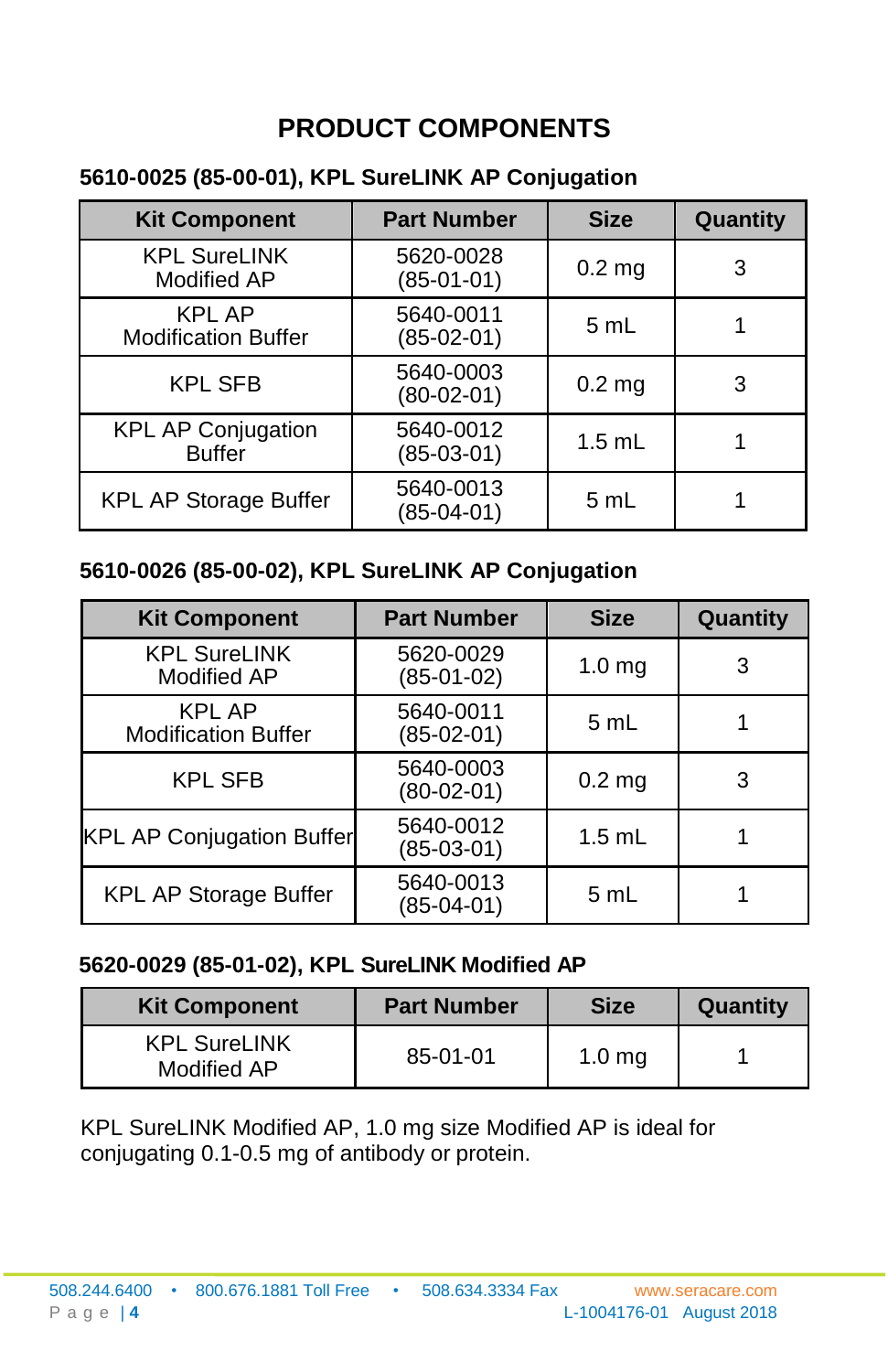## **STORAGE AND STABILITY**

- <span id="page-6-0"></span>KPL SureLINK™ AP Conjugation Kits are shipped at 2-8°C.
- ◆ Store all components at 2-8° C upon receipt.
- For maximum stability, store KPL SFB under desiccation.
- KPL SFB should be rehydrated just before use. Any excess material should be discarded.
- KPL Modified AP should be rehydrated just before use. Excess material should be discarded.
- All components of the KPL SureLINK AP Conjugation kits are stable for at least one year when stored as directed.

## **BEFORE YOU BEGIN**

#### <span id="page-6-1"></span>SAFETY AND HANDLING

- Read SDS and all instructions thoroughly before using KPL SureLINK AP Conjugation Kits or KPL Modified AP.
- Wear appropriate personal protective equipment when handling reagents.

## OTHER REQUIRED SUPPLIES AND EQUIPMENT

- Antibody or protein, free of salts or contaminants (see Troubleshooting section for removing salts or other contaminants.)
- Dimethyl sulfoxide (DMSO) or Dimethyl formamide (DMF)
- Molecular biology grade water
- Shaker
- Vortex
- Microcentrifuge

#### REAGENT PREPARATION

- $\bullet$  Equilibrate each buffer to be used in modification and conjugation reactions to room temperature. If precipitations are visible in the buffers following the storage at 4°C, incubate the buffers in a water bath (50°C to 60°C) to dissolve the precipitate.
- ◆ 5X Conjugation Buffer will be diluted to 1X during the conjugation reaction.
- All other buffers are ready-to-use; dilution or mixing prior to use isnot required.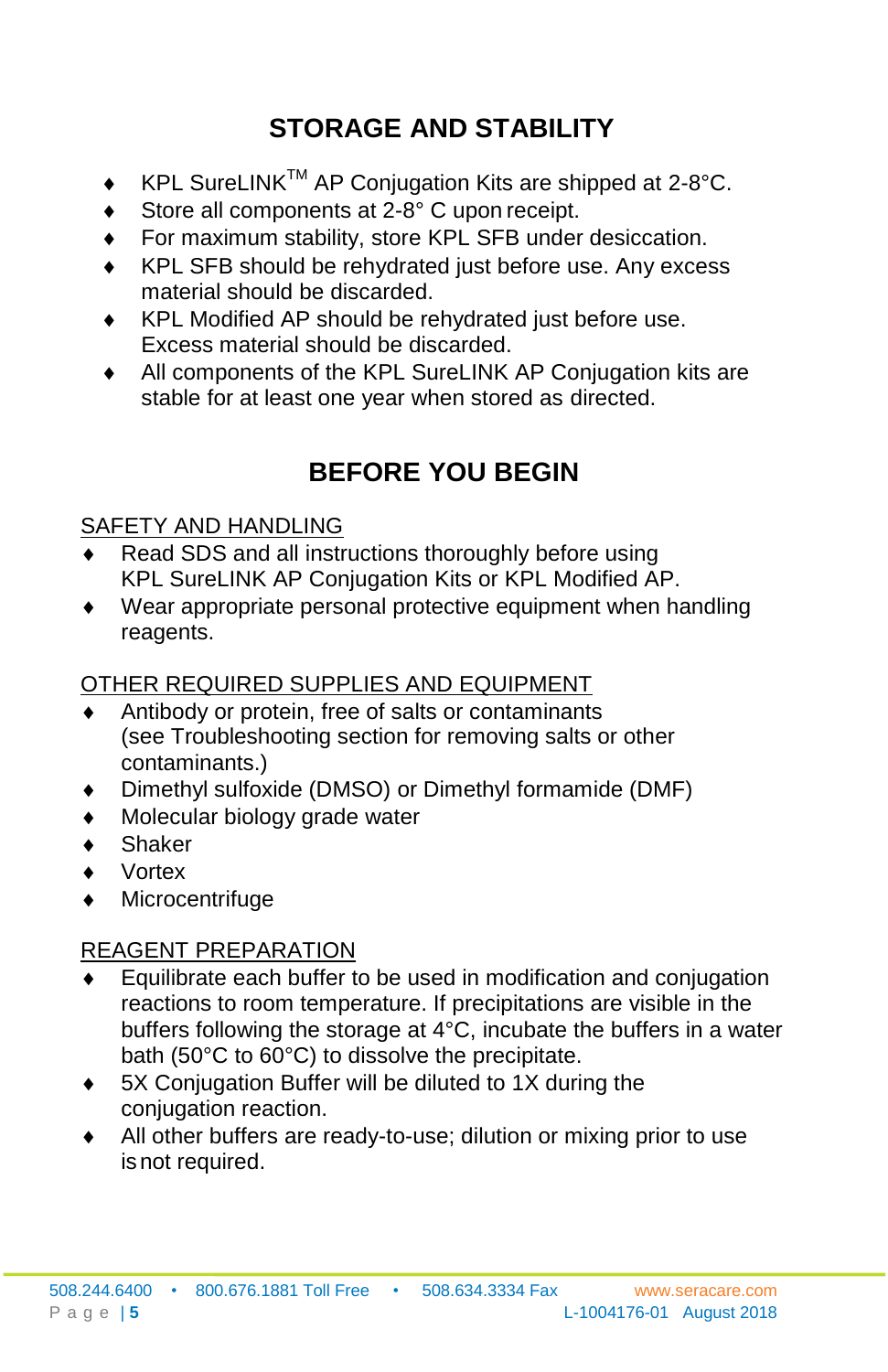## **QUICK REFERENCE PROTOCOL**

<span id="page-7-0"></span>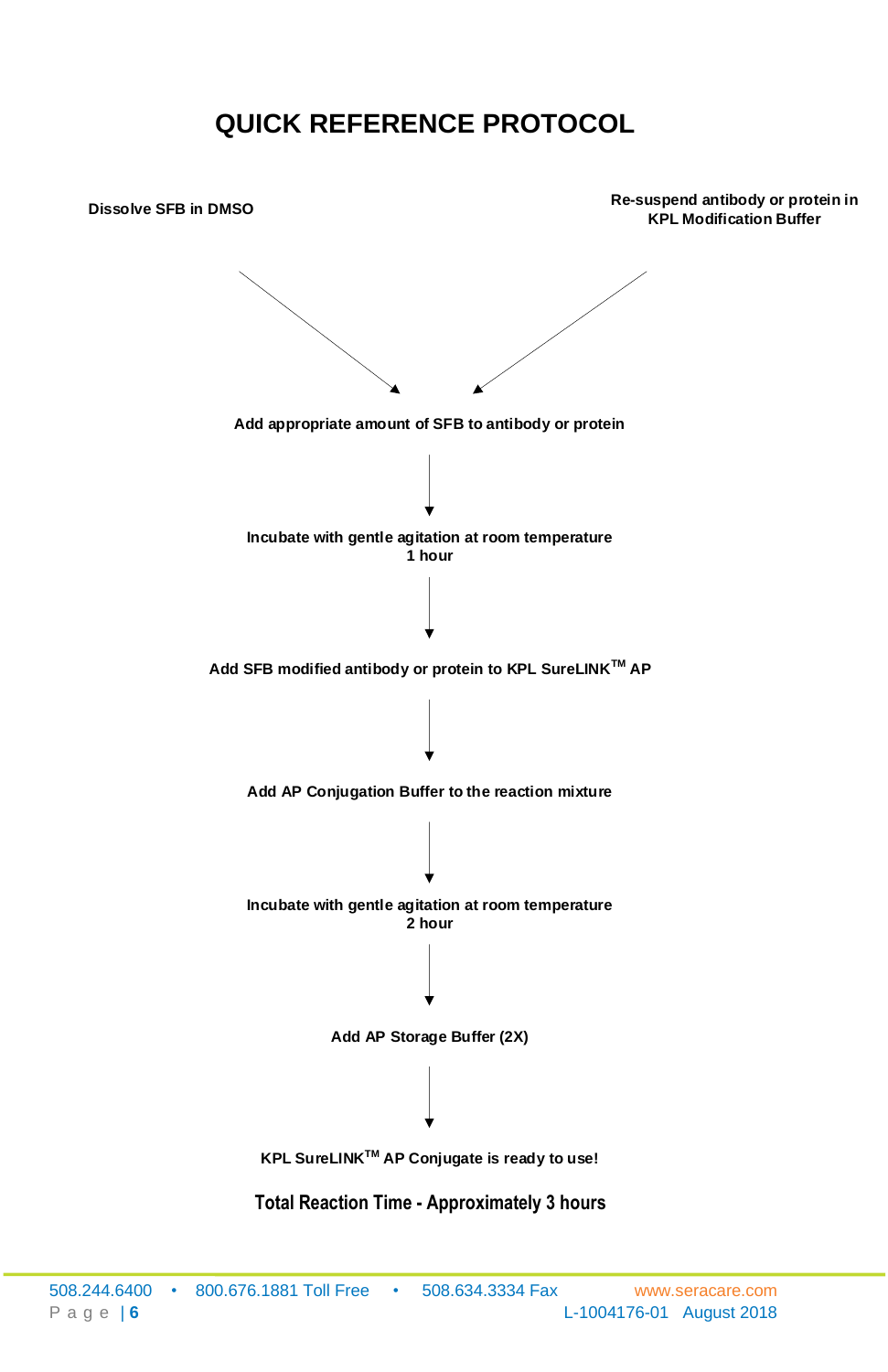## **SURELINKTM AP CONJUGATION CHEMISTRY**



**Alkaline Phosphatase-Antibody Conjugate**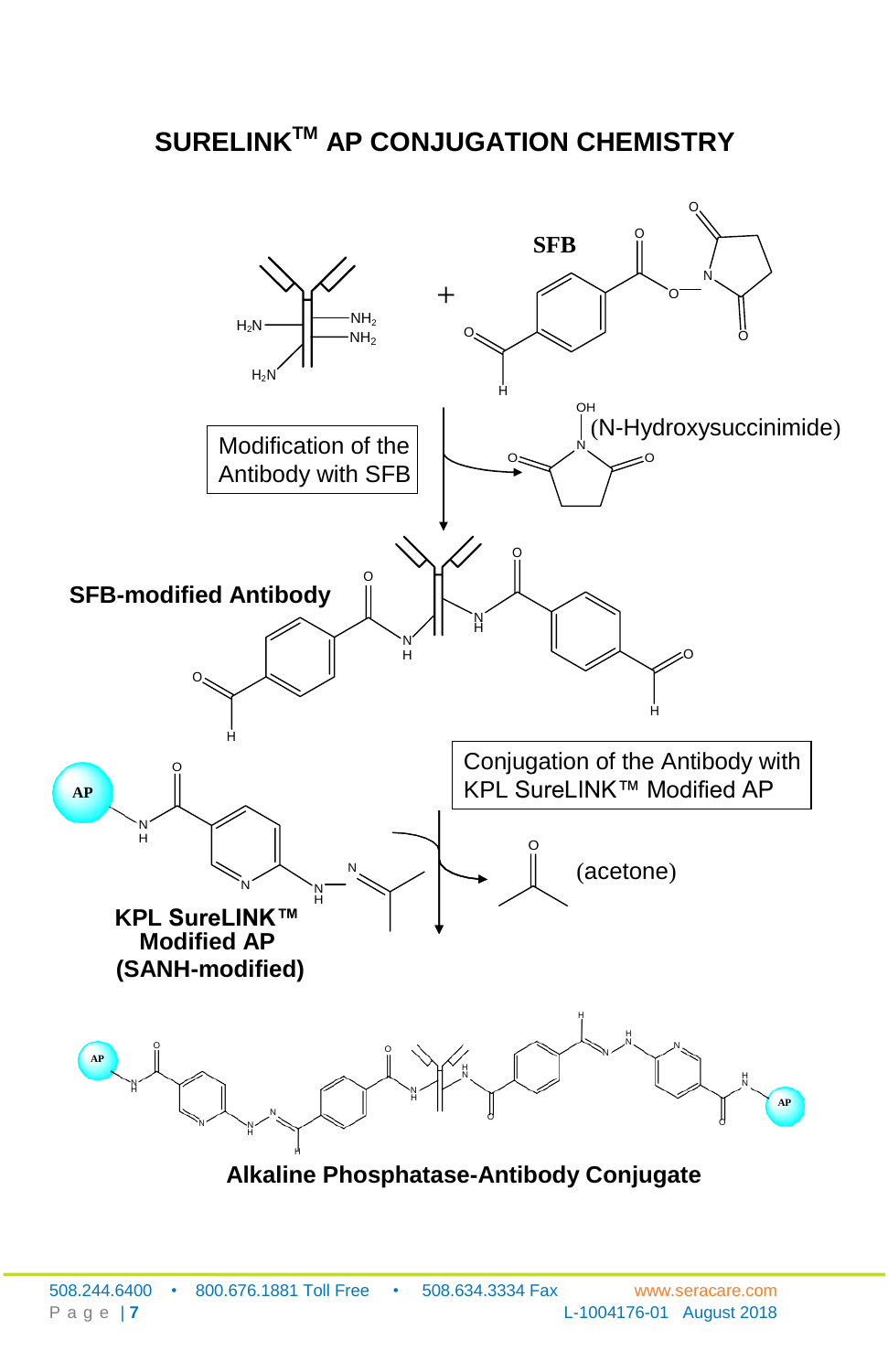## **CONJUGATION PROTOCOL**

<span id="page-9-0"></span>This protocol describes the experimental conditions for IgG conjugation. Other antibodies and proteins can also be labeled by following recommendations in the protocol. Optimal conditions occur if antibody concentration is maintained at 0.25–2.0 mg/mL in the conjugation reaction.

- **1. Equilibrate the KPL AP Modification Buffer and KPL AP Conjugation Buffer at room temperature before use.**
- **2. Rehydrate the lyophilized antibody (free of salts) with KPL AP Modification Buffer to a final concentration of 0.5 – 2.0 mg/mL.**

A minimum volume of 0.2 mL antibody is required to perform the labeling reaction. If liquid antibodies are used, the protein concentration should be in the range of 0.5-2.0 mg/mL in 0.1 M sodium phosphate buffer, pH 7.2 in 0.15 M NaCl. If the buffer of antibody or protein is different or contains contaminants, see Troubleshooting Guide for recommendations prior to performing conjugation with this kit.

- **3. Dissolve KPL SFB (0.2 mg) in 200 µL of DMSO or DMF. Mix thoroughly by vortexing. The concentration of SFB is approximately 4 nmole/µL.**
- **4. Initiate modification of the antibody to attach the carbonyl moeities by adding the appropriate amount of KPL SFB to the antibody or protein sample. Recommended molar ratio of KPL SFB:Antibody is 25:1. Incubate for 1 hour at room temperature or overnight at 4°C with gentle agitation.**

See Table 1, page 10 for guidelines on KPL SFB amounts needed to modify specific quantities of antibody. Titrating the amount of KPL SFB may enhance the efficiency of the antibody or protein labeling reaction, depending on the availability of reactive amine moieties. If excess KPL SFB is added, dialyzing the reaction mix following the modification step may be required (against 0.1 M citric/citrate pH 6.0 buffer in 0.15 M NaCl).

**5. Add appropriate amount of KPL SureLINKTM Modified AP to the antibody-SFB mix. Recommended molar ratio of modified AP:Antibody-SFB is 2.0:1 to 2.5:1.**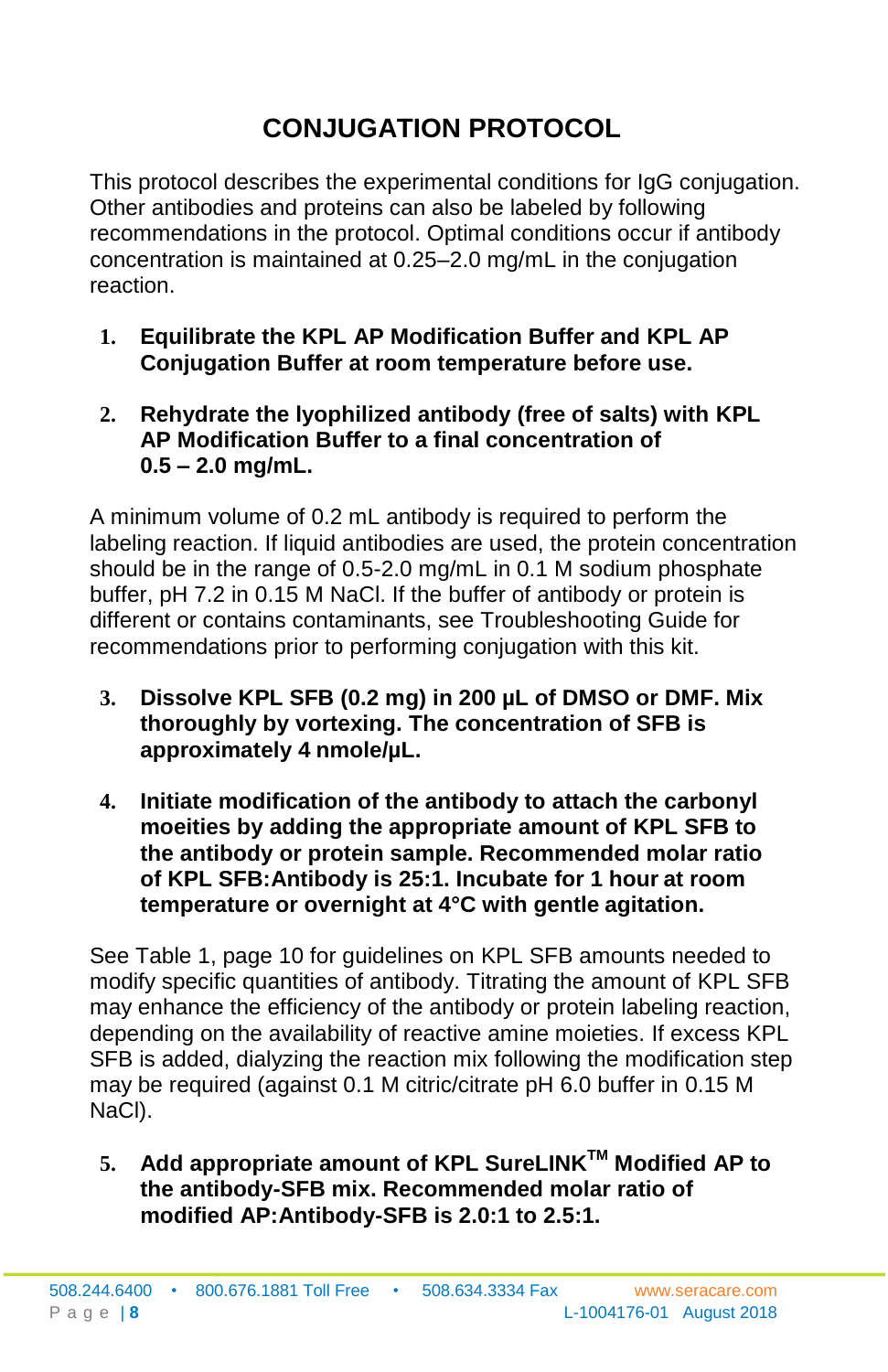See Table 2, page 10 for guidelines on amounts of modified AP to add to specific quantities of antibody-SFB. The Modified AP should be rehydrated with molecular biology grade water. The rehydrated Modified AP is stable for at least 24 hrs at 4°C. Reducing the Modifed AP:Antibody-SFB ratio (using less Modified AP) may favor the production of lower molecular weight conjugates, enhancing the ability of the conjugates to penetrate through cell membranes.

#### **6. Add KPL AP Conjugation Buffer (5X) to the antibody-AP reaction to reach the final concentration of 1X.**

If needed, adjust reaction volume with molecular biology grade water. For example, reaction volume of 500 µL will need 140 µL KPL AP Conjugation Buffer (5X) and 60  $\mu$ L H<sub>2</sub>0. Incubate for 2 hours at room temperature or overnight at 4°C with gentle agitation.

#### **7. Finally, add equal reaction volume of KPL AP Storage Buffer (2X) to the reaction and mix gently. The conjugate is now ready to use.**

See page 12 for recommended starting dilutions of the conjugates for ELISA, Western blotting, and immunohistology assays.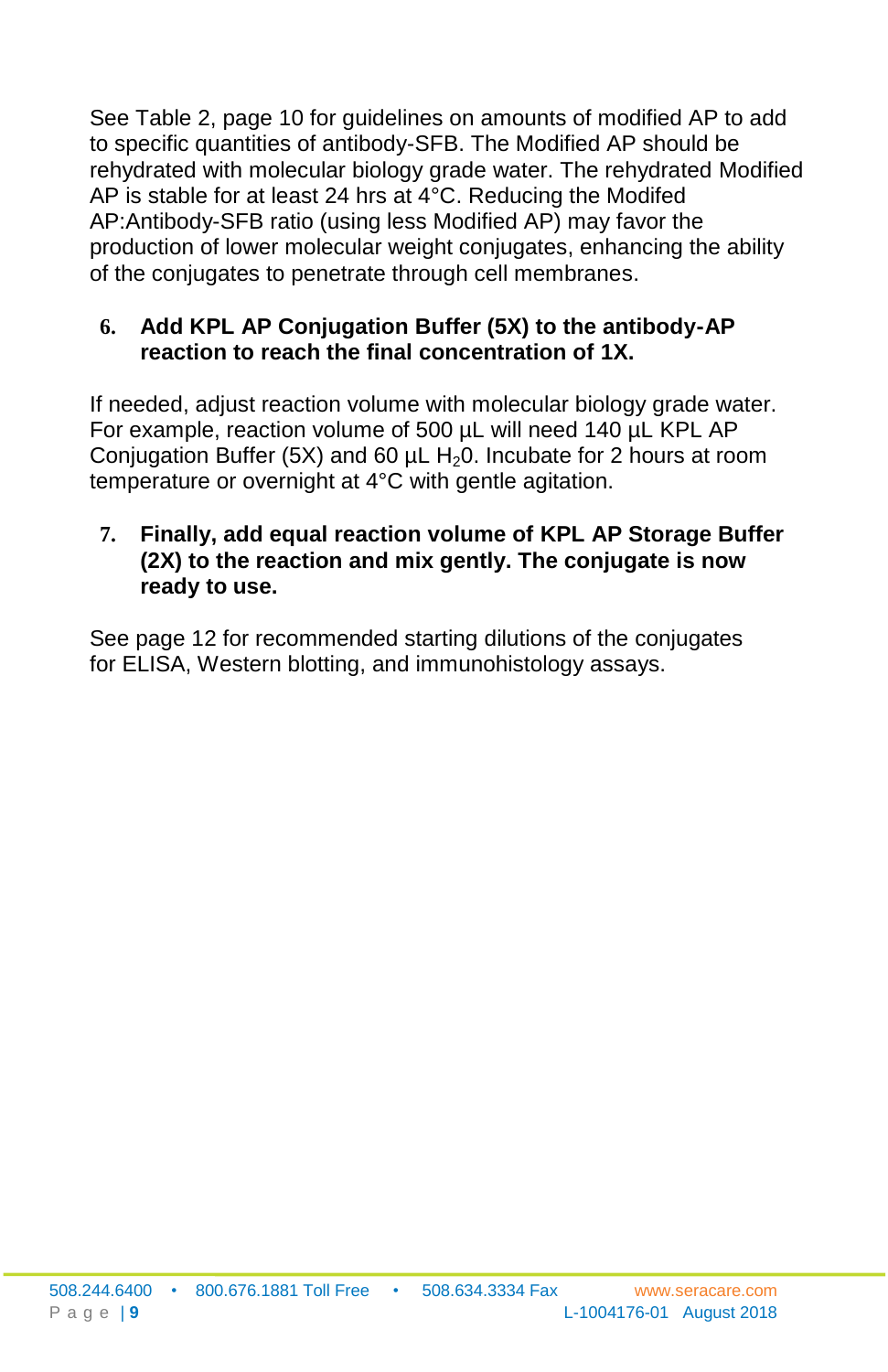## **CALCULATIONS**

#### <span id="page-11-0"></span>**Table 1: Amount of KPL SFB Needed to Modify Various Quantities of Antibody**

*Calculations are based on IgG and SFB with the molecular weight of 160 kDa and 247.1 g/mole respectively. Optimal molar ratio of SFB:IgG is 25:1. 0.2 mg SFB is rehydrated in 200 µL DMSO at 4 nmole/µL. Titrating the amount of SFB may enhance the efficiency of the antibody labeling reaction, depending on the availability of amine groups.*

| <b>IgG</b><br><b>Amount</b> | lgG<br>(nmoles) | <b>KPL SFB</b><br>(nmoles) | Amount of 4 nmole/µL KPL SFB to<br><b>Add to IgG Solution</b> |
|-----------------------------|-----------------|----------------------------|---------------------------------------------------------------|
| $0.05$ mg                   | 0.3             | 7.5                        | $1.9$ µL                                                      |
| $0.1$ mg                    | 0.6             | 15                         | $3.8$ $\mu$                                                   |
| $0.2$ mg                    | 1.25            | 30                         | $7.5$ µL                                                      |
| 0.5 <sub>mg</sub>           | 3               | 75                         | 19 <sub>µ</sub>                                               |

#### **Table 2: Amount of KPL SureLINK Modified AP to Add to IgG-SFB Sample**

*Calculations are based on SureLINK Modified AP with the molecular weight of 140 kD. Optimal molar ratio of Modified AP:Antibody-SFB is 2.0-2.5:1. Titrating the modified AP may be required to enhance efficacy of the conjugates. Reducing the modified AP:antibody ratio (using less modified AP) may favor the production of lower molecular weight conjugates enhancing the ability of the conjugates to penetrate through cell membranes.*

| lgG-SFB<br>Amount | lgG-SFB | <b>KPL</b><br><b>SureLINK</b><br>(nmoles) Modified AP<br>(nmoles) | <b>KPL</b><br><b>SureLINK</b><br><b>Modified AP</b><br>Amount | <b>Product Choices and</b><br><b>Preparation of KPL</b><br><b>SureLINK Modified AP</b> | <b>Volume of KPL</b><br><b>SureLINK Modified</b><br>AP to Add to<br><b>Reaction</b> |
|-------------------|---------|-------------------------------------------------------------------|---------------------------------------------------------------|----------------------------------------------------------------------------------------|-------------------------------------------------------------------------------------|
| $0.05$ mg         | 0.3     | 0.7                                                               | $0.1$ mg                                                      | Rehydrate 1 vial of 0.2 mg<br>AP (5620-0028) in<br>200 µL water                        | $100 \mu L$                                                                         |
| $0.1$ mg          | 0.6     | 1.3                                                               | 0.2 <sub>mg</sub>                                             | Use 1 vial of 0.2 mg AP<br>(5620-0028) in powder form                                  | Add Antobody-SFB<br>mix directly to AP                                              |
| $0.2$ mg          | 1.2     | 2.6                                                               | 0.4 <sub>mg</sub>                                             | Rehydrate 1 vial of 1 mg AP<br>(5620-0029) in 200 µL water                             | $80 \mu L$                                                                          |
| 0.5 <sub>mq</sub> | 3       | 6.6                                                               | 1 mg                                                          | Use 1 vial of 1 mg AP<br>(5620-0029) in powder form                                    | Add<br>Antibody- SFB mix<br>directly to AP                                          |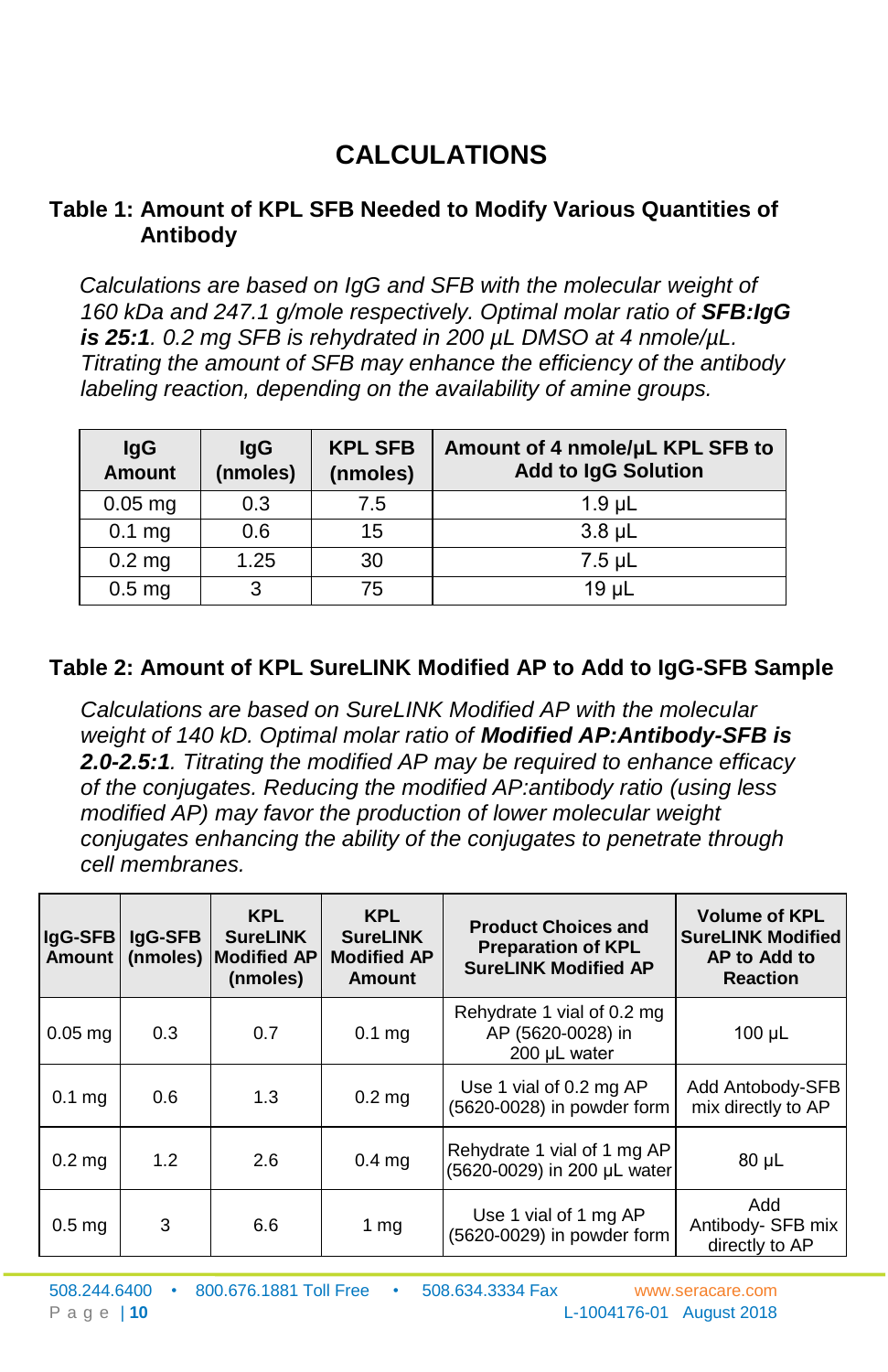## **Example Protocol Using KPL SureLINKTM AP Conjugation Kit:**

#### **Conjugation of IgG Antibody (0.2 mg) with KPL SureLINK Modified AP**

- 1) Re-hydrate 0.2 mg IgG (1.25 nmole) sample with 200 µL of KPL AP Modification Buffer.
- 2) Dissolve KPL SFB (0.2 mg) with 200 µL DMSO. SFB is now at 4 nmole/µL.
- 3) To achieve the 25:1 molar ratio of SFB:IgG, add 7.5 µL of SFB to the entire 200 µL IgG solution. Incubate for 1 hour with gentle agitation at room temperature.
- 4) Re-hydrate KPL SureLINK Modified AP (1.0 mg, catalog number 85-01-02) with 200  $\mu$ L H<sub>2</sub>O. Modified AP is now at 0.035 nmoles/µL.
- 5) Initiate the conjugation reaction by adding 80 µL of the reconstituted Modified AP sample to the IgG-SFB mix.
- 6) Add 80  $\mu$ L of KPL AP Conjugation Buffer (5X) and 40  $\mu$ L H<sub>2</sub>O to the reaction mix. Final reaction volume is now 400 µL. Incubate for 2 hours with gentle agitation at room temperature.
- 7) Add 400 µL KPL AP Storage Buffer (2X) to the reaction. AP conjugate is now ready to use. The final concentration of the AP-labeled IgG preparation is approximately 0.25 mg/mL based on the starting quantity of IgG. Store conjugate at 4°C.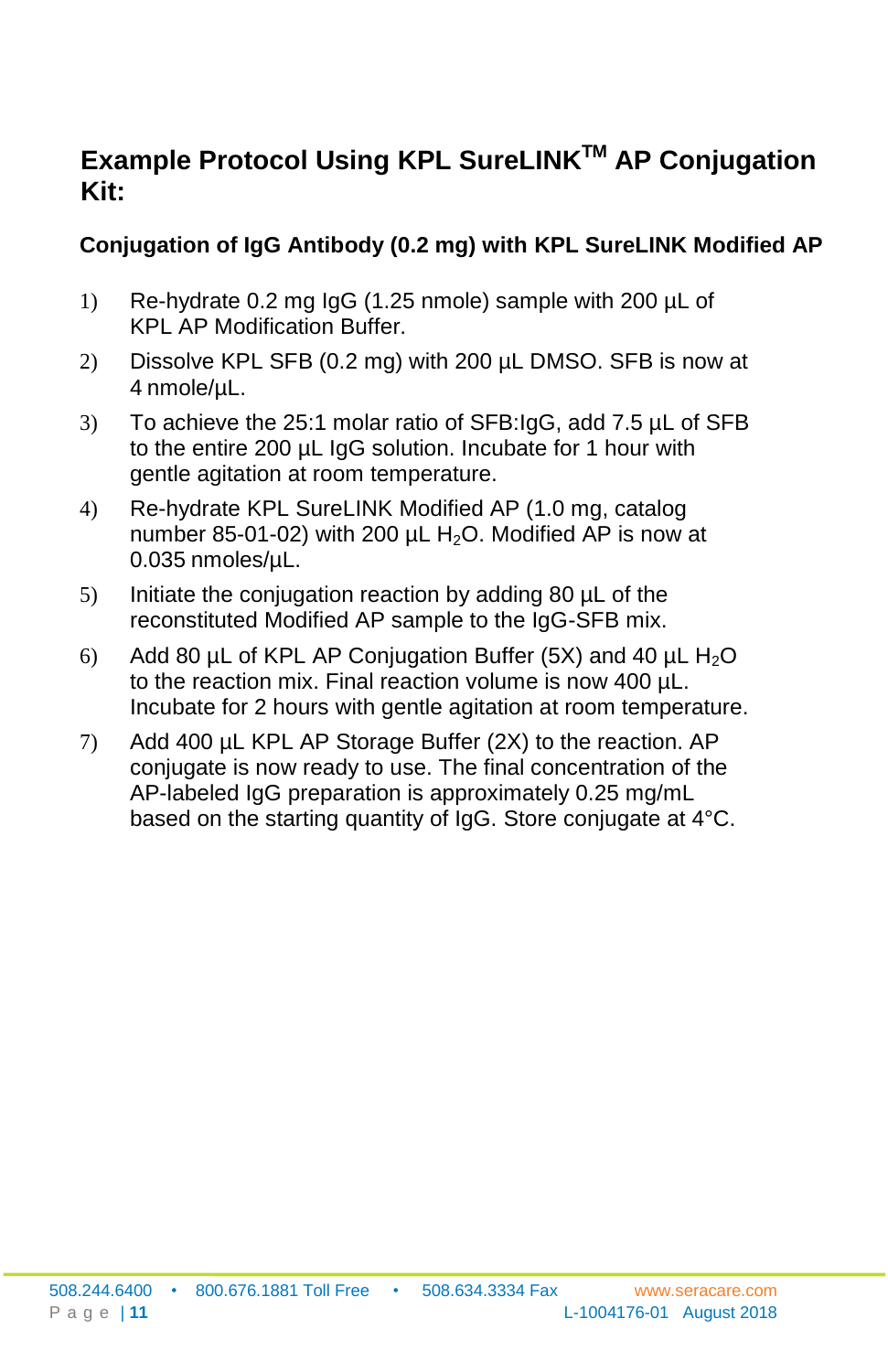## **RECOMMENDED USE OF CONJUGATES**

<span id="page-13-0"></span>KPL SureLINK™ AP Conjugates can be used in a variety of immunoassays. Recommended conjugate concentrations for several common immunoassays are listed below. The conjugate concentration that will provide the best signal to background ratio in your specific assay, may vary and should be determined for each conjugate. Include positive and negative controls in each immunoassay for proper review of experimental results and successful troubleshooting.

#### **Application AP Conjugate Concentrations**

ELISA 0.25 µg/mL to 2.5 µg/mL Western-Blot 0.5 µg/mL to 5 µg/mL Immunohistology 2.0 µg/mL to 5.0 ug/mL

Most reagents required for performing ELISA, Western Blot, and Immunohistology assays are available from SeraCare. A listing of products is described in the Related Products section. Visit [www.seracare.com f](http://www.seracare.com/)or a complete listing or for additional information contact KPL Technical Services at [kpltechserv@seracare.com.](mailto:kpltechserv@seracare.com)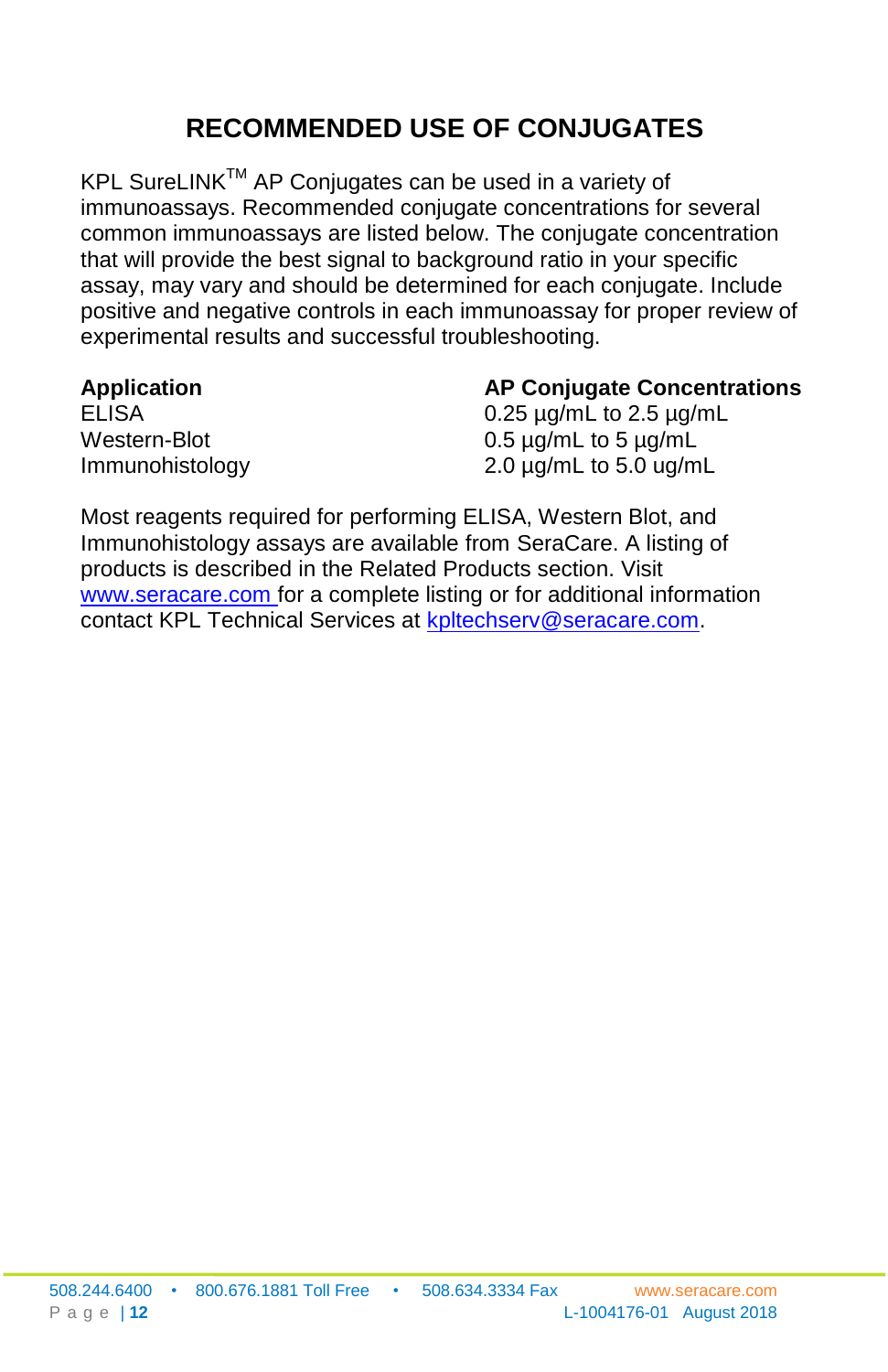## **TROUBLESHOOTING GUIDE**

## <span id="page-14-0"></span>*Problem 1: Weak Level of Detection in Immunoassay*

| <b>Causes and/or Observations</b>                                                                                                                                                               | <b>Possible Solutions</b>                                                                                                                                                                                             |
|-------------------------------------------------------------------------------------------------------------------------------------------------------------------------------------------------|-----------------------------------------------------------------------------------------------------------------------------------------------------------------------------------------------------------------------|
| <b>Inactive KPL SureLINK AP</b><br>samples                                                                                                                                                      | Check the expiration date and<br>follow the storage condition of each<br>component in the kit.                                                                                                                        |
| Low signal and/or high<br>background levels                                                                                                                                                     | Titrate the amount of the conjugate<br>in the assay and optimize the signal<br>to noise ratio.                                                                                                                        |
| Other proteins are present in<br>the Ab sample, thus<br>compromising the preparation<br>of the desired AP conjugate.                                                                            | Fractionate the antibody sample<br>over an acrylamide gel<br>electrophoresis and stain using<br>Coomassie dye. Depending on the<br>level of impurity, an affinity protein<br>purification may be required.            |
| The NHS-ester bond of the<br>SFB cross-linker has been<br>hydrolyzed during storage,<br>compromising the labeling<br>reaction.                                                                  | Upon receipt, store the KPL SFB in<br>a dessicator. Use anhydrous DMSO<br>to dissolve the KPL SFB powder<br>and store in a dessicator.<br>Otherwise, dissolve the KPL SFB<br>powder immediately prior to each<br>use. |
| Contaminants are present in<br>the antibody sample that carry<br>an amine or a nucleophilic<br>group (ex. Tris, glycine and<br>azide), reducing the efficiency<br>of the modification reaction. | Dialyze the antibody sample<br>thoroughly against a 0.1 M sodium<br>phosphate buffer at pH 7.2<br>(+0.15 M NaCl) prior to the<br>modification step.                                                                   |
| The concentration of the<br>antibody in the conjugation mix<br>may have been under-<br>estimated, resulting in a<br>significant level of unlabeled<br>antibody in the final conjugate<br>mix.   | Estimate the antibody concentration<br>using techniques such as the<br>Bradford since the SFB labels<br>contribute to the absorbance<br>measurements at 280 nm.                                                       |
| The concentration of the<br>antibody in the modification<br>reaction may have been over-<br>estimated, resulting in excess                                                                      | Use triplicate absorbance<br>measurements to determine the Ab<br>sample before the addition of KPL<br>SFB.                                                                                                            |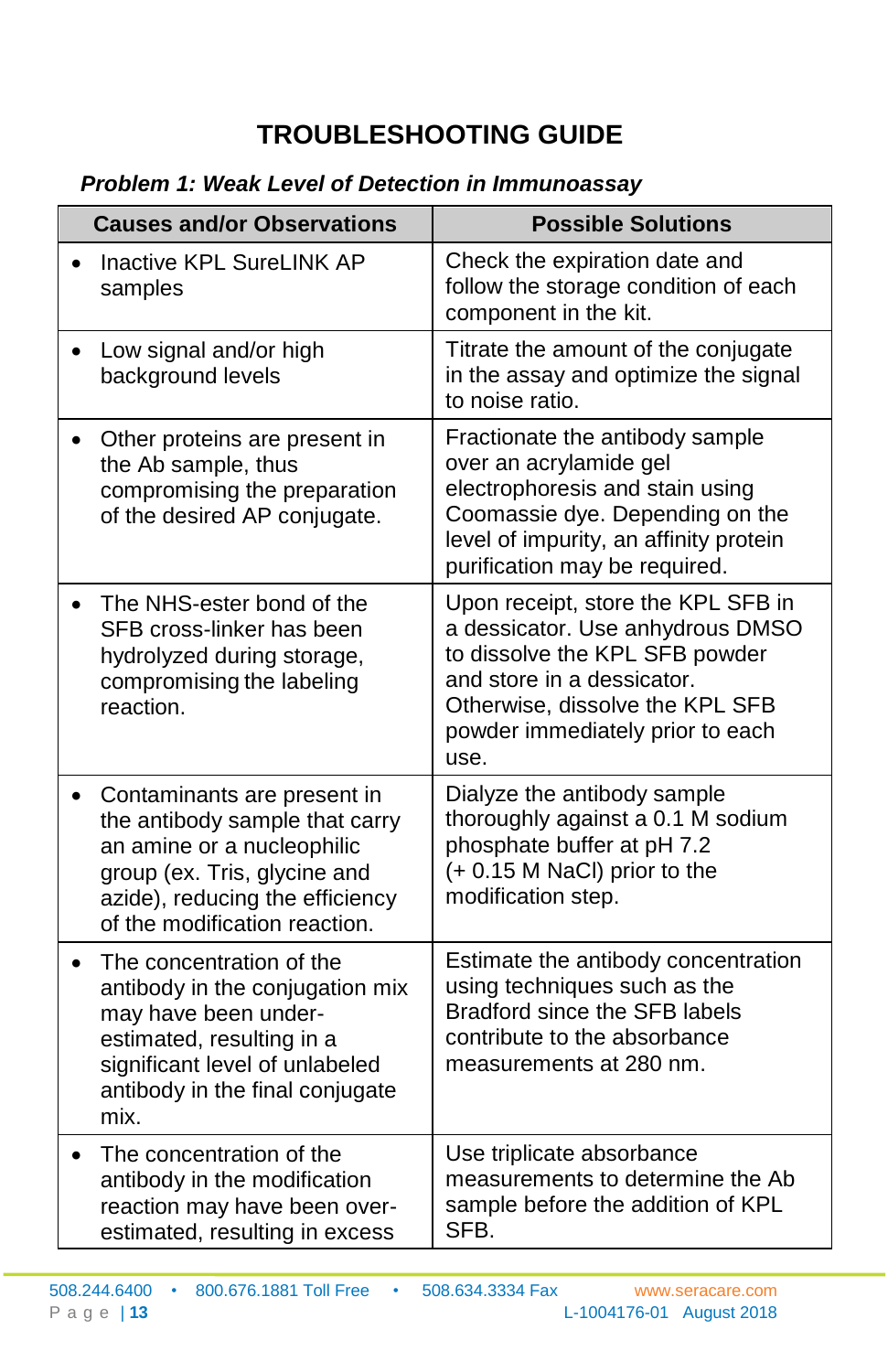| <b>Causes and/or Observations</b>                                             | <b>Possible Solutions</b>                                                                                                          |
|-------------------------------------------------------------------------------|------------------------------------------------------------------------------------------------------------------------------------|
| amount of KPL SFB that can<br>readily competes in the<br>conjugation reaction | Dialyze the Ab-SFB sample against<br>a 0.1 M citric/citrate buffer at pH 6.0<br>(+ 0.15 M NaCl) following the<br>modification step |

#### *Problem 2: High level of Background on Immunoassay*

| <b>Causes and/or Observations</b>                                                                         | <b>Possible Solutions</b>                                                                                          |
|-----------------------------------------------------------------------------------------------------------|--------------------------------------------------------------------------------------------------------------------|
| • The conjugate size is too<br>large                                                                      | Optimize the molar ratio of the<br>SFB: Antibody and/or the time of the<br>modification reaction.                  |
|                                                                                                           | Optimize the molar ratio of the<br>Modified AP to Antibody-SFB,<br>and/or the time of the conjugation<br>reaction. |
| The amount of the AP<br>conjugate is much higher than<br>optimal amount in a Western<br>blot application. | Titrate and optimize the amount of<br>conjugate required for each<br>immunoassay.                                  |

If you are having problems regarding ELISA and Western Blot assays, visit our website at [www.seracare.com.](http://www.seracare.com./) For additional assistance, contact KPL Technical Services at [kpltechserv@seracare.com.](mailto:kpltechserv@seracare.com)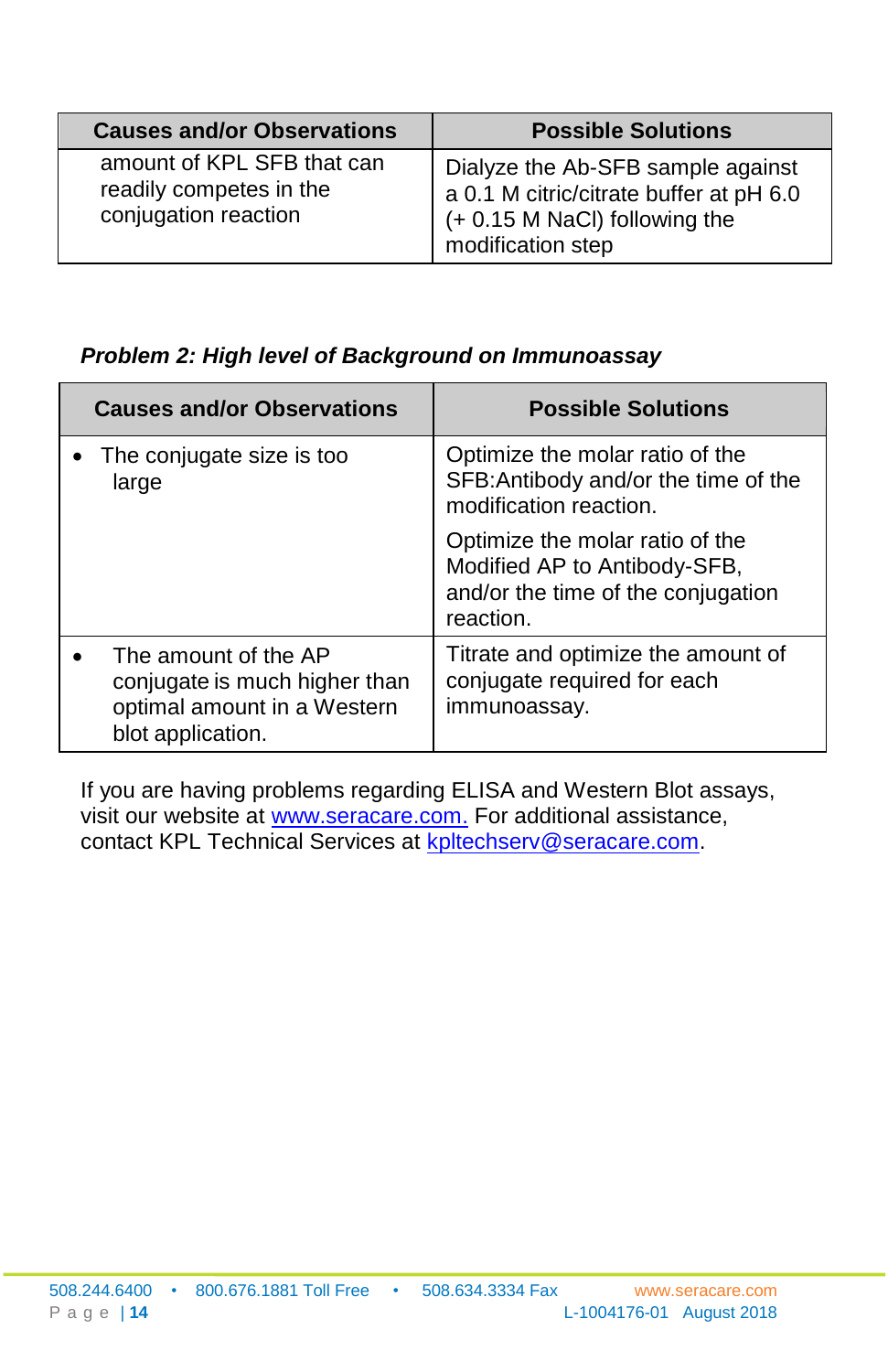## **RELATED PRODUCTS**

<span id="page-16-0"></span>

| <b>Product/Application</b><br>Group | <b>Product Name</b>                             | <b>Size</b>              | Catalog<br><b>Number</b>      |
|-------------------------------------|-------------------------------------------------|--------------------------|-------------------------------|
|                                     | KPL SureLINK™ HRP Conjugation<br>Kit            | $6 \times 0.1$ mg<br>rxn | 5610-0022<br>$(84-00-01)$     |
| Protein Labeling Kits               | KPL SureLINK™ HRP Conjugation<br>Kit            | $6 \times 1.0$ mg<br>rxn | 5610-0023<br>$(84-00-02)$     |
| & Reagents                          | KPL SureLINK™ HRP Conjugation<br>Kit            | $2 \times 0.1$ mg<br>rxn | 5610-0024<br>$(84-00-03)$     |
|                                     | <b>KPL Spin-Pure Filters</b><br>(10K MWCO)      | 5 per pack               | 5640-0001<br>$(60 - 00 - 53)$ |
|                                     | KPL BluePhos™ AP Microwell<br>Substrate         | 600 mL                   | 5120-0059<br>$(50 - 88 - 00)$ |
| <b>ELISA Products</b>               | KPL APStop™ Solution                            | 200 mL                   | 5150-0026<br>$50 - 89 - 00$   |
|                                     | KPL pNPP AP Microwell Substrate                 | 500 mL                   | 5120-0056<br>50-80-00)        |
|                                     | KPL PhosphaGLO™ AP<br>Substrate                 | 100 mL                   | 5430-0055<br>$(55-60-04)$     |
| <b>Western Blot</b>                 | KPI PhosphaGLO Reserve™<br><b>AP Substrate</b>  | 100 mL                   | 5430-0053<br>$(55-60-02)$     |
|                                     | <b>KPI BCIP/NBT</b><br>1-Component AP Substrate | 100 mL                   | 5420-0038<br>$(50-81-18)$     |
| Immunohistochemistry                | KPI HistoMark™ RED AP<br>Substrate              | 1000 slides              | 5510-0036<br>$(55-69-00)$     |
|                                     | KPL HistoMark™ BLUE AP<br>Substrate             | 1000 slides              | 5510-0037<br>$(55 - 70 - 00)$ |
|                                     | KPL 20X Wash Solution                           | 800 mL                   | 5150-0008<br>$(50-63-00)$     |
| <b>Support Reagents</b>             | KPL 10X Coating Solution                        | 50 mL                    | 5150-0014<br>$(50-84-00)$     |
|                                     | <b>KPL AP Stabilizer</b>                        | 200 mL                   | 5290-0007<br>$(55-15-00)$     |
|                                     | KPL 10% BSA Diluent/ Blocking<br>Solution       | 200 mL                   | 5140-0006<br>$(50-61-00)$     |
|                                     | <b>KPI Milk Diluent/Blocking Solution</b>       | 200 mL                   | 5140-0011<br>$(50-82-01)$     |
|                                     | <b>KPL 5X Detector Block Solution</b>           | 240 mL                   | 5920-0004<br>$(71 - 83 - 00)$ |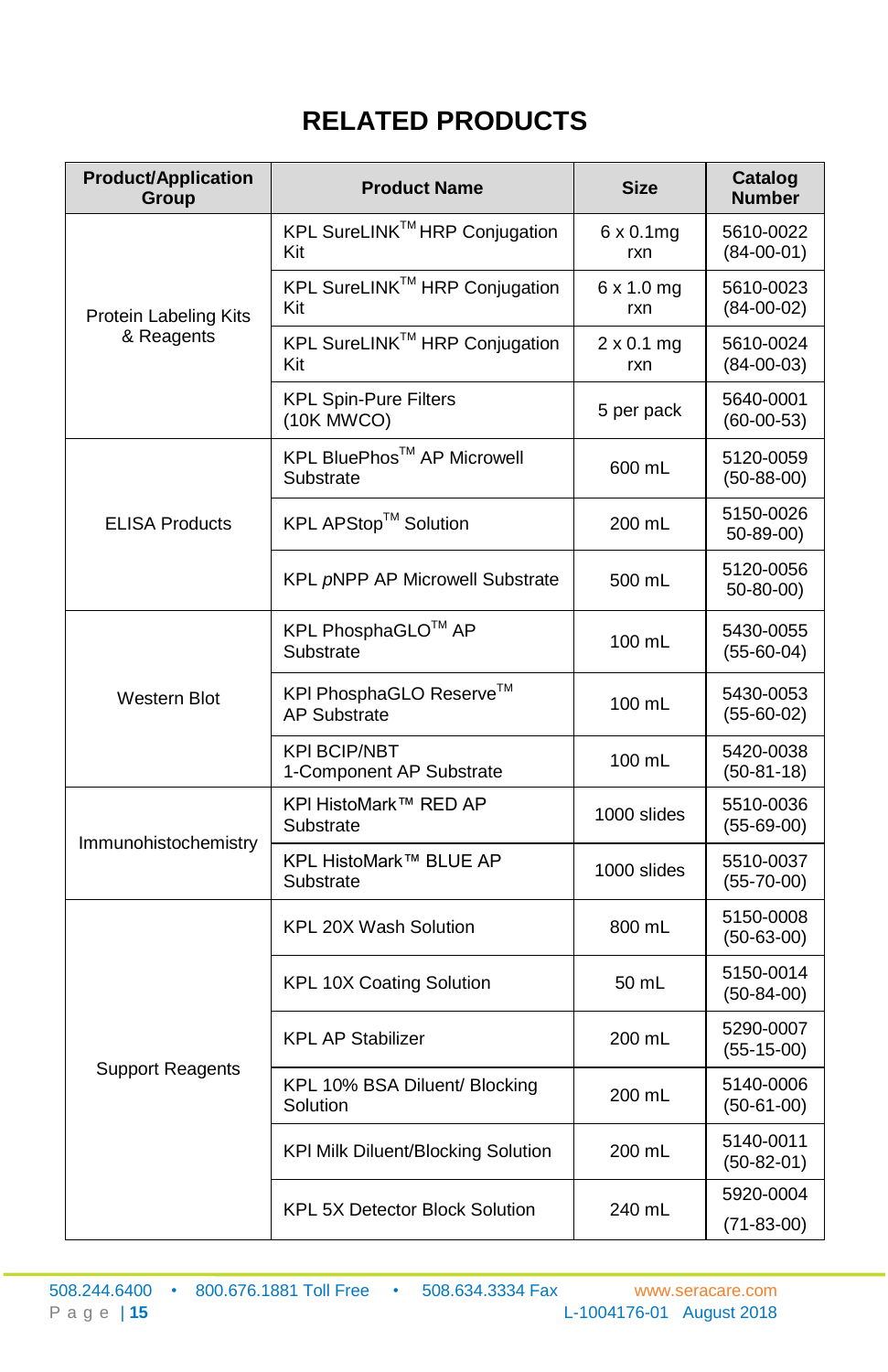## **REFERENCES**

- <span id="page-17-0"></span>1. Kim, E.E., and Wyckoff, H.W. (1991) Reaction Mechanism of Alkaline Phosphatase Based on Crystal Structures. Two-Metal ion Catalysis. *J. Mol. Biol.* **218** (2), 449-464.
- 2. Manes, T., et. al (1998) Genetic Complexity, Structure, and Characterization of Highly Active Bovine Intestinal Alkaline Phosphatase. *J. Biol. Chem.* **273**, 23353- 23360.
- 3. Engvall, E et al., (1971) Enzyme-Linked Immunosorbent Assay.II. Quantitative Assay of Protein Antigen, Immunoglobulin G, byMeans of Enzyme-Labelled Antigen and Antibody-Coated Tubes. *Biochim. Biophys. Acta.* **251** (3), 427- 434.
- 4. Ghosh, S.S. *et al*., (1989) Synthesis of 5'-Oligonucleotide Hydrazide Derivatives and their use in Preparation of Enzyme-Nucleic Acid Hybridization Probes. *Anal. Biochem.*  **178**, 43-51.
- 5. Avrameas, S. (1969) Coupling of Enzyme to Proteins with Glutaraldehyde. *Immunochemistry* **6**, 43-52.
- 6. Teale, J. M., and Kearney, J.R.(1986) Clonotypic Analysis of theFetal B Cell Repertoire: Evidence for an Early and Predominant Expression of Idiotypes Associated with the VH 36-60 Family *J. Mol. Cell. Immunol.* **2**, 283-292.
- 7. Migneault, I., et al., (2004) Glutaraldehyde: Behavior in Aqueous Solution, Reaction with Proteins, Application to EnzymeCrosslinking. *BioTechniques* **254**, 203.
- 8. Yoshitake *et al.*, (1979) Conjugation of Glucose Oxidase from *Aspergillus Niger* and Rabbit Antibodies using Nhydroxysuccinimide Ester of N-(4-carboxycyclohexylmethyl) Maleimide. *Eur. J. Biochem.* **101**, 395-399.
- 9. Schwartz, D. A. (2004) Hydrazine-Based and Carbonyl-Based Bifunctional Crosslinking Reagents, USPTO 6,800,728.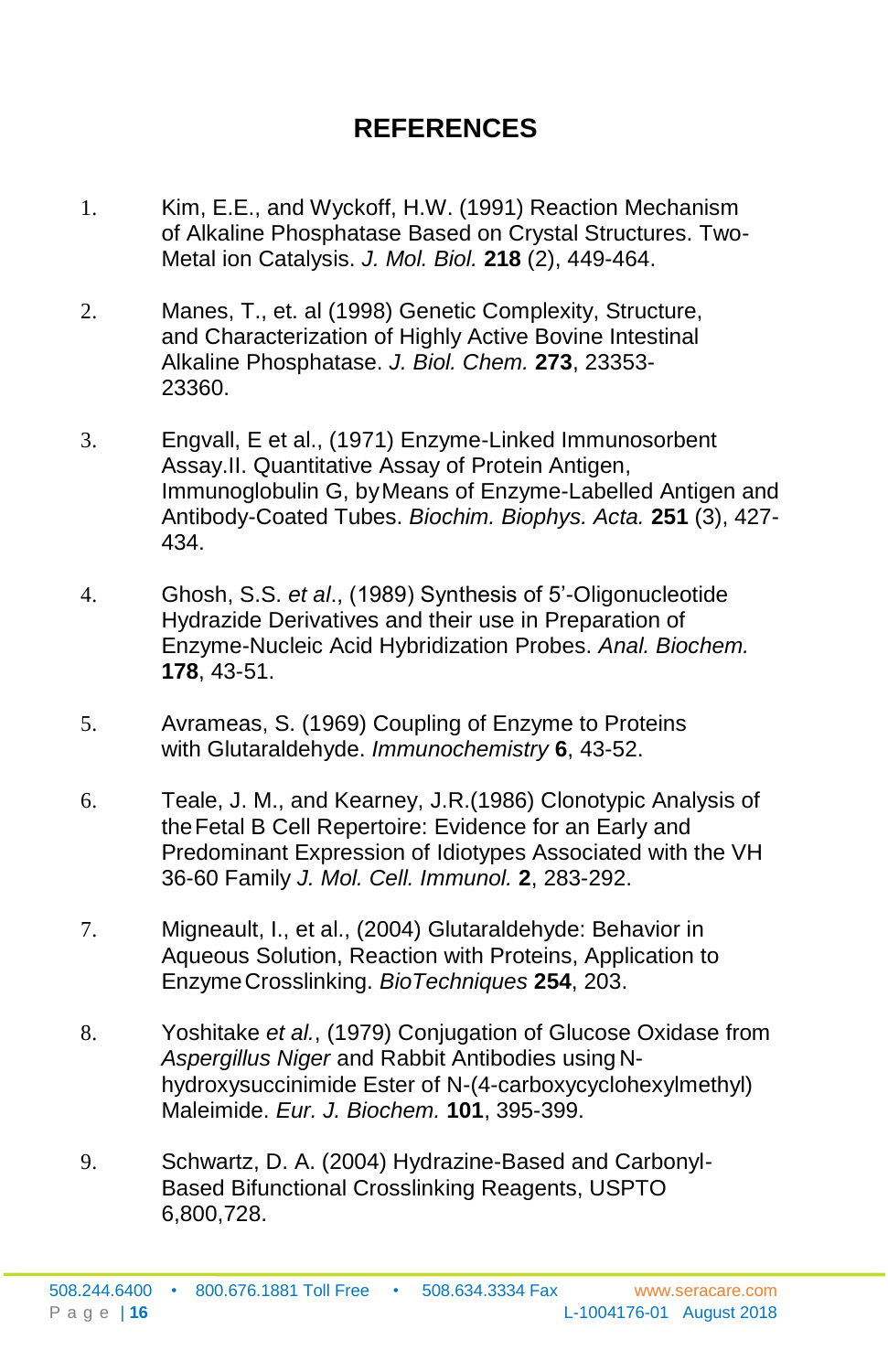## **For Research Use Only**

The products listed herein are for research use only and are not intended for use in human or clinical diagnosis.

## **Trademarks**

KPL BluePhos, KPL HistoMark,KPL PhosphaGLO, and KPL SureLINK are trademarks of SeraCare Life Sciences. KPL SureLINKTM Kits and reagents are produced with components protected by U.S. Patents 6,800,728, 5,679,778, 5,420,285, 5,753,520 and 5,206,370.

## **Disclaimer**

The recommendations of this bulletin are provided solely for the benefit of users who need practical guidance on immunoassay procedures. Because experimental conditions for the use of the suggested products are beyond the control of SeraCare, it is impossible for SeraCare to implicitly guarantee the performance of the mentioned products for any and all assay procedures. Users who need additional information or technical support should email Technical Services at [kpltechserv@seracare.com](mailto:kpltechserv@seracare.com) for assistance.